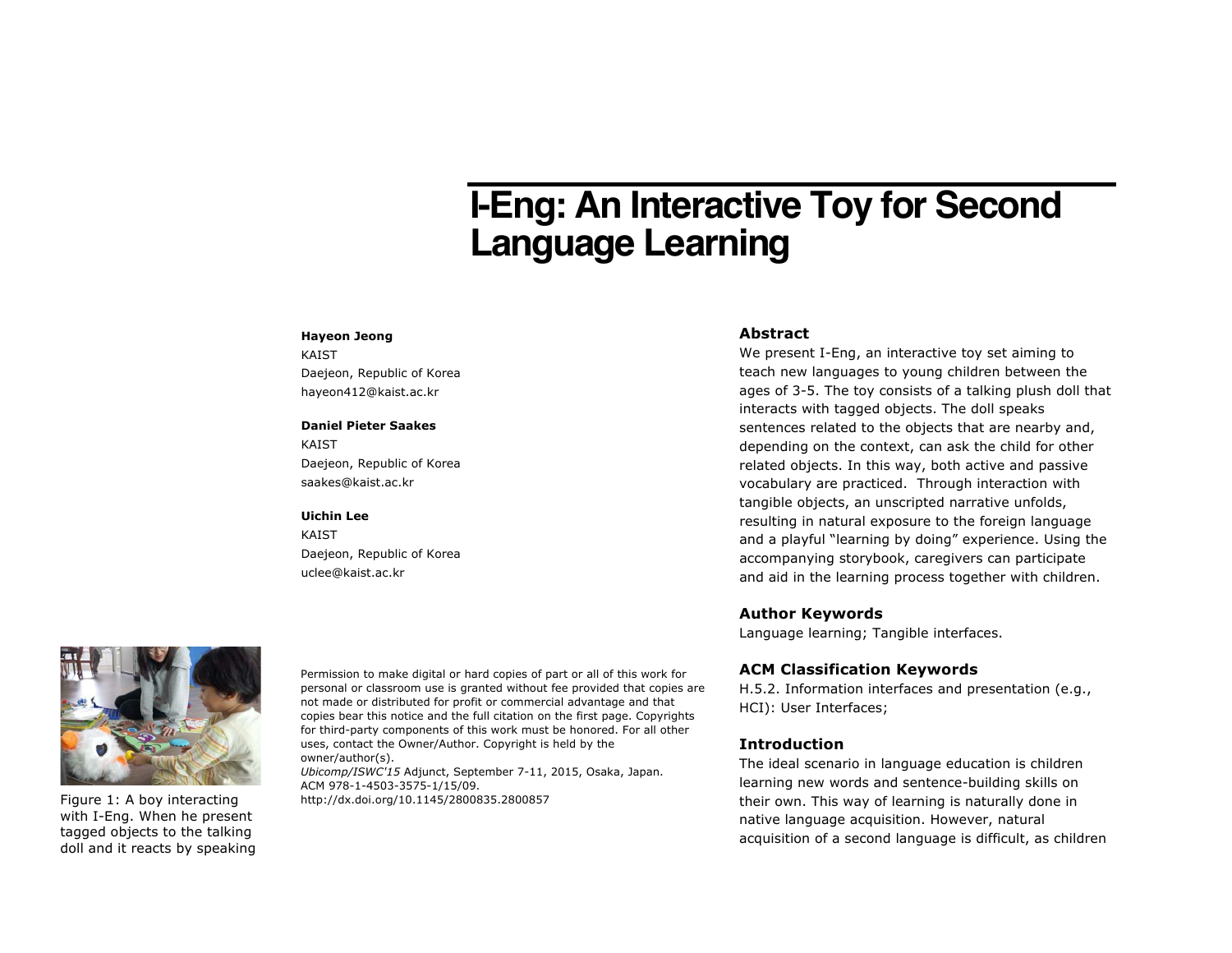have less exposure to a second language compared to their native tongue. Therefore, current second language education is mainly based on external support from teachers and adults capable in the second language.

One approach to helping second language education get closer to the natural acquisition model of native language learning is to include language elements in toys, which are always around children. Play is one of the main learning activities of children. We aim to expand second language exposure to children by introducing tangible language toys to support their language learning experience. Among various types of activities, free form role play is selected. This is to provide a learning opportunity to young children, who may have difficulties in understanding organized games and rules [5].

In this paper, we propose an interactive second language learning toy named I-Eng. Diverse stories are made by role playing with the I-Eng, and the toy speaks sentences corresponding to the situation. By trying out various interactions, children "learn by doing" [1, 2] with context-related words and sentences. This differentiates I-Eng from other existing language learning toys, which are limited to providing simple words and pre-input sentences. We expect the language model to be built naturally inside children's minds by them engaging in various actions, and observing the reactions of the toy.

I-Eng targets children aged 3-5 years old, an age appropriate for starting second language learning, yet still too young for children to start learning languages through studying, or in activities with organized rules.We present the overall system and interaction details of the toy and explain how we implemented a

working prototype. The paper concludes by explaining the potential of the design and future work to be done.

### **I-Eng Design**

#### *Components*

I-Eng consists of three parts: a talking plush doll, a set of tangible object toys (Figure 2) and a storybook. The talking doll is the main part, giving interactive feedback to the user, and the object toys come as a group with themes such as food, transportation, plants, etc. A themed object set provides language expressions related to the theme. In the prototype, we made a set themed "Snack Time" with 4 objects, namely a piece of bread, an apple, a teacup, and a seat cushion.

When the user puts the tangible objects in front of the doll, it detects and identifies the objects and speaks sentences corresponding to the situation.

The storybook (Figure 3) has formfitting cutouts corresponding to each object in a set, serving as storage for the toy pack. The book contains essential expressions related to the theme pack. As the user flips the book's pages, the objects are revealed one by one. This prompts the user to give the objects to the doll in sequence, and introduces important expressions that might be missed in free play.

#### *Interaction Design*

The interaction can detect multiple objects at once and give different responses reflecting the object combinations, e.g. "A piece of bread! What a perfect match with my warm tea," when the cup and bread toys are placed in front of the doll, and "Let's make apple juice," when a cup and an apple are placed together. Due to technical limitations, only up to two objects can be detected by the talking doll prototype. The interaction state machine was designed to



Figure 2: The talking doll and tangible object toys



Figure 3: Inside the storybook with formfitting recesses for objects.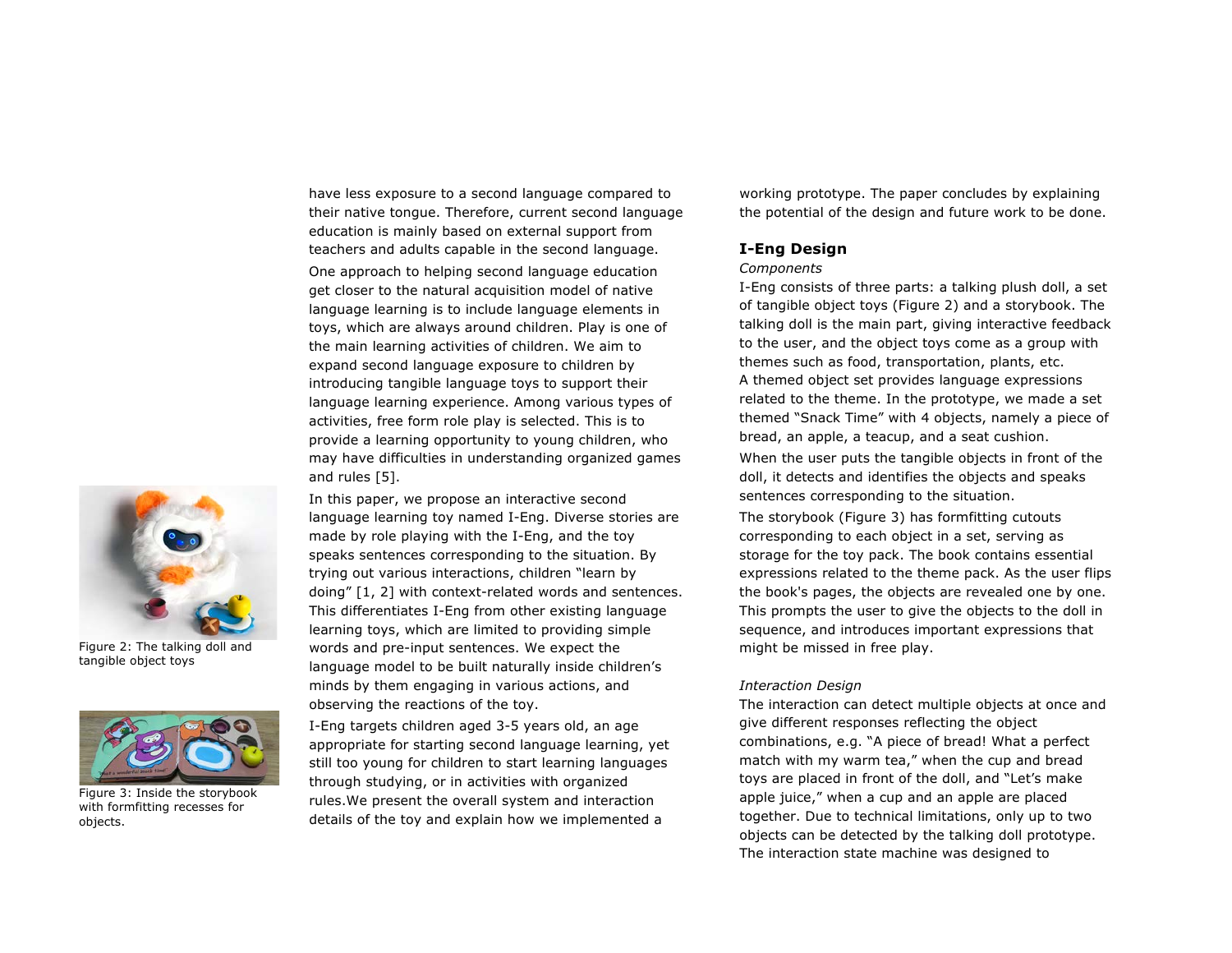

Figure 4: Different facial expressions in the interaction.



Figure 5: The hardware design (side section view of the doll)

incorporate states, in which the talking doll detects zero, one or two objects.

The system keeps track of the tagged objects placed near to the doll and models responses based on three states. An *approach state*, where a tag that has not been previously detected is newly detected, an *idle state*, where a tag is continuously detected for more than 5 seconds, and a *loss state*, where a tag that has been detected is lost. When the bread is newly detected (*approach state*), the doll says "Umm, the bread smells so nice." When the bread doesn't move for more than 5 seconds (*idle state*), "Would you pass me some water, please?", and when the bread is put away (*loss state*), it says "I want to eat something else, too." The system remembers information from the tags in the previous step to determine which tag has newly arrived or been removed.

Facial expressions (Figure 4) have been added to help children recognize the doll's social character and support understanding of the language [6]. Different looks are assigned depending on the mood of the response sentence. For example, when the doll says, "Thank you," it smiles, and when it says "Ouch, my behind hurts," it frowns. The facial expressions use stop-motion animation, moving as the doll speaks. In the prototype, the audio was manually voicerecorded, so we limited the options to only one response per discrete situation. The prototype has 4 tag objects, 66 response sentences, and 7 different facial expression animations.

#### *User Scenario*

I-Eng is designed for both children learning a second language and their caregivers. The interaction design supports two scenarios.

In the free play interaction scenario, a caregiver provides I-Eng to a child, and the child plays freely and independently with I-Eng, introducing various object toys to the talking doll. The child learns second language words and sentences. As it is important for the caregiver to be able to monitor the progress of the child, the doll collects usage data, and in the future might set difficulty levels as well.

In the guided interaction scenario, a caregiver reads the storybook that comes in the object pack, and roleplays synchronously with the guided sequence of object toys and the talking doll. This guided interaction following the storyline emphasizes important expressions.

## **Prototype Implementation**

The talking doll prototype was built using Arduino and Processing. An Arduino board with an NFC-shield has been embedded inside the doll (Figure 5). The board is connected to a laptop with the Processing code. An LCD monitor and a Bluetooth speaker are also embedded inside the doll, and these two devices receive signals from the laptop through Processing. The monitor shows the facial expression of the doll using stop-motion animation.

The NFC-shield used in the prototype has a tag detection distance limit of approximately 5cm. To decrease detection misses and make the act of positioning the object toys stable, we placed the NFC shield on the lower front part of the prototype, the lap, as shown in Figure 6. The part is covered by the doll's tail, and the detection plate is a bright orange color to help users easily learn where to place objects.

The object toys have been 3D-printed in shapes familiar and interesting to children, such as an apple, a